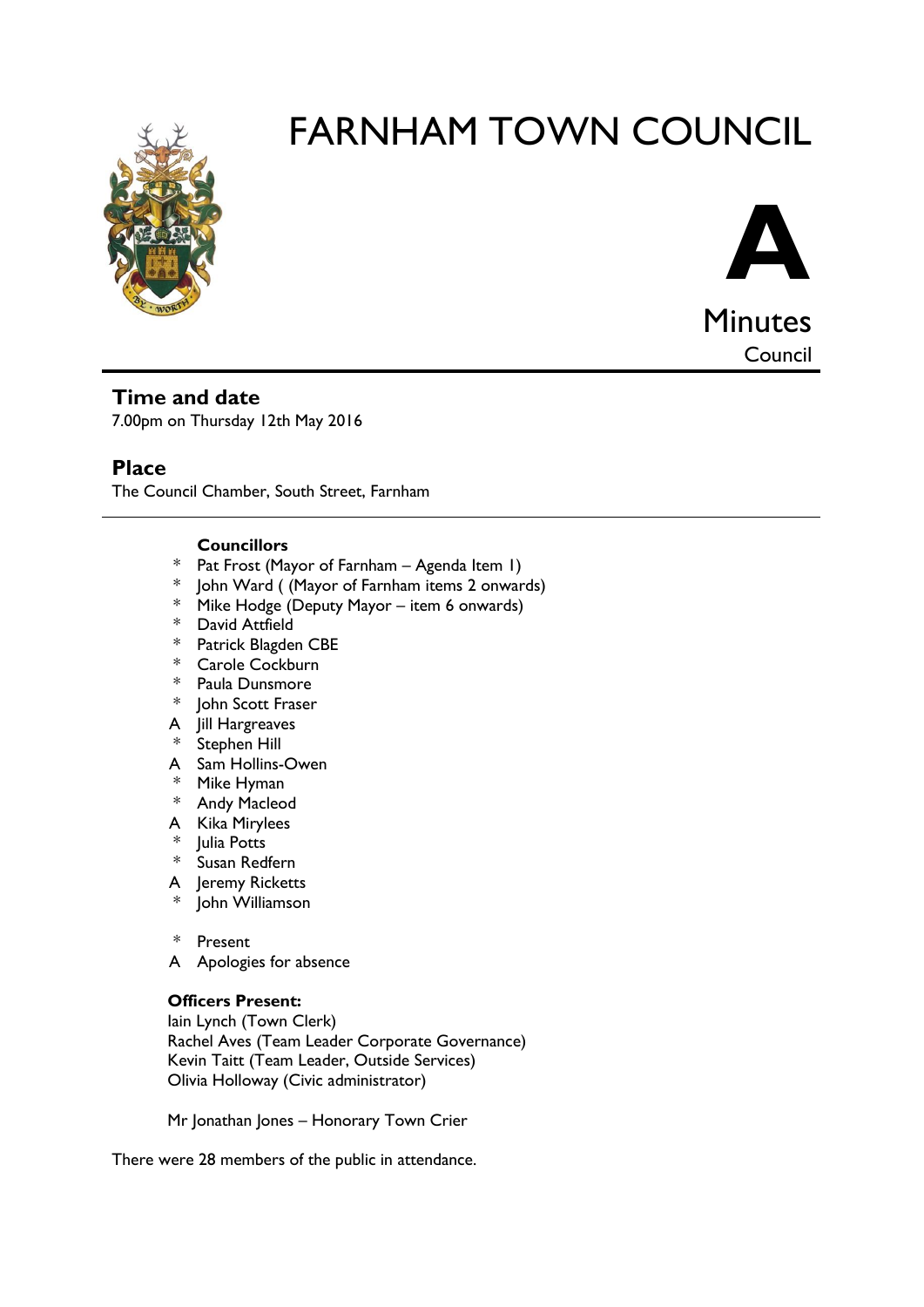Prior to the meeting, prayers were said by the Revd Jane Walker, St Mary the Virgin, Frensham

### C001/16 **Election of Mayor of Farnham**

Cllr Cockburn proposed, and Cllr Williamson seconded, that Cllr John Ward be elected Mayor of Farnham for the Municipal Year 2016/2017. There were no other nominations.

## **RESOLVED** *nem con* **that: Cllr John Ward be elected Mayor of Farnham for the Municipal Year 2016/2017.**

C002/16 Cllr Frost invested Cllr Ward with the Mayoral Chain and Badge of Office.

#### C003/16 **The Mayor of Farnham's Declaration of Acceptance of Office**

Having been invested with the Chain and Badge of Office, Cllr John Ward made his Declaration of Acceptance of Office and commenced his duties as Mayor.

#### C004/16 **The Mayor's speech of acceptance**

Cllr Ward thanked his fellow councillors for their faith in again electing him to the position of Mayor of Farnham which was both an honour and privilege. He said he would, with the help of his Mayoress, do all he could to uphold the high standards of his predecessors. The Mayor said the Council was very much run on a cross-party consensus which was demonstrated by his proposer and seconder coming from different groups, and thanked them for their kind words.

The Mayor said the theme of his year, if there was such a thing would be communication as so many difficulties and potential conflicts could be avoided or at least mitigated if people or institutions would talk to each other before acting. Farnham Town Council had already won a national award for its website and the Mayor wanted to continue the good work to ensure that communication with citizens, institutions and other councils continued to improve.

The Mayor announced that his Mayoral charity would be the Ridgeway Community School focusing on supporting young people and being committed to helping those who for no fault of their own were disadvantaged.

# C005/16 **Presentation of the Mayoress' chain and badge of office**

The Mayor presented Mrs Gillian Ward with the Mayoress's badge of office.

# C006/16 **Apologies for Absence**

Apologies were received from Cllr Hargreaves, Hollins-Owen, Mirylees and Ricketts

#### C007/16 **Minutes**

The Minutes of the Farnham Town Council Meeting held on Thursday 28<sup>th</sup> April 2016 were agreed and signed by the Mayor as a correct record.

# C008/16 **Declarations of interests**

There were no disclosures of interest relating to items on the agenda.

#### C009/16 **Election of Deputy Town Mayor**

Cllr Frost proposed, and Cllr Dunsmore seconded, that Cllr Mike Hodge be elected Deputy Mayor for the Municipal Year 2016/17. There were no other nominations.